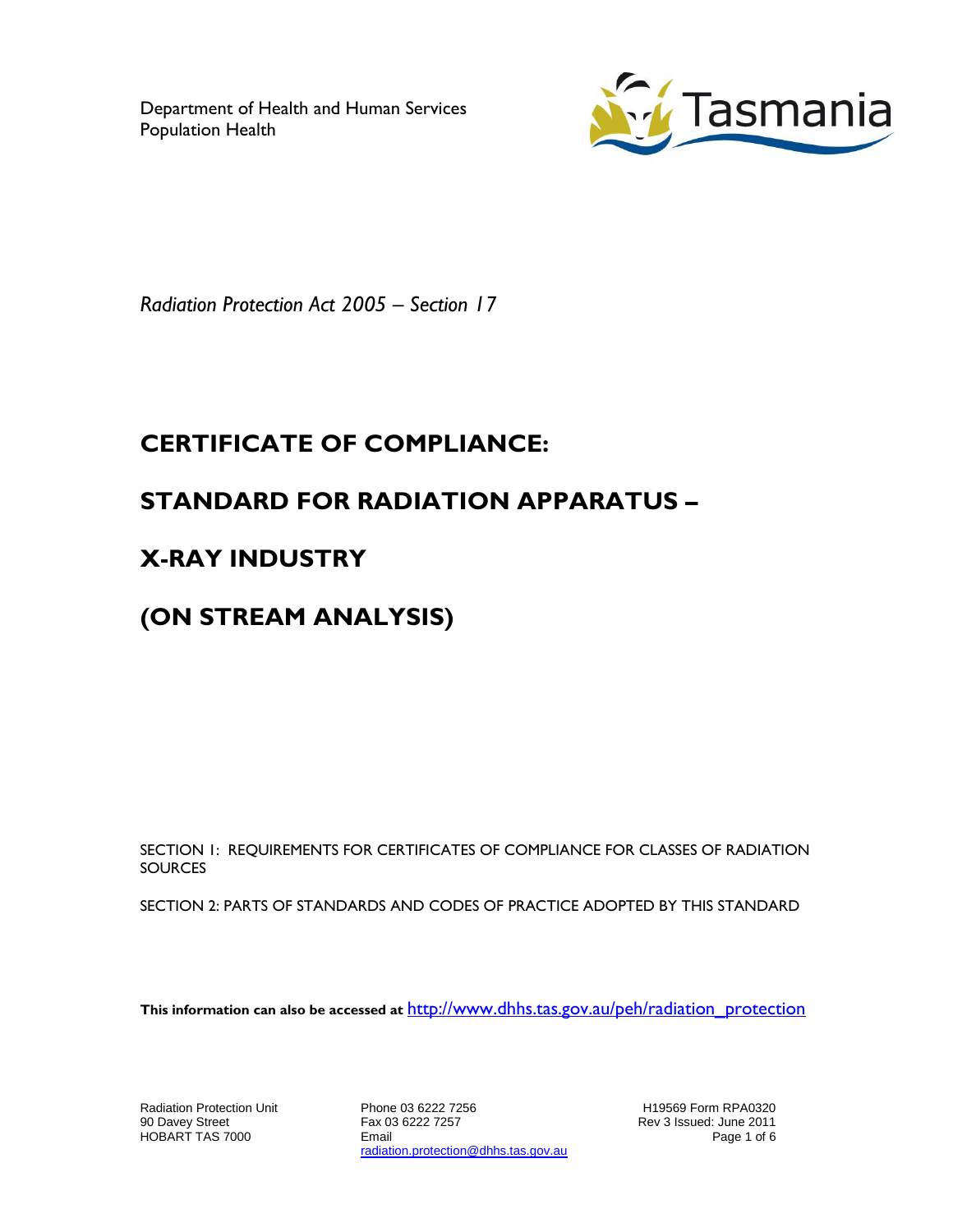### **Section 1 –** REQUIREMENTS FOR CERTIFICATES OF COMPLIANCE FOR CLASSES OF RADIATION SOURCES

**This Standard is to be used when assessing Radiation Sources, classified by Radiation Protection Act 2005 licences as "X-ray On Stream Analysis" for the purpose of issuing a certificate of compliance.**

**In order for a certificate of compliance to be issued the Radiation Source must be shown to fully comply with the requirements in Section 2.**

**† Where an item was demonstrated to comply at the time of manufacture or supply, ongoing compliance for that item may be stated only if it is reasonable to assume there has been no change, modification, damage or unacceptable wear and tear to that item since the time of manufacture.**

**The requirements in Section 2 are taken from the following:**

*RPS 13 Code of Practice for Safe Use of Fixed Radiation Gauges (2007)*.

Comments and information provided by Otokompu (Finland) assisted in the preparation of this document**.**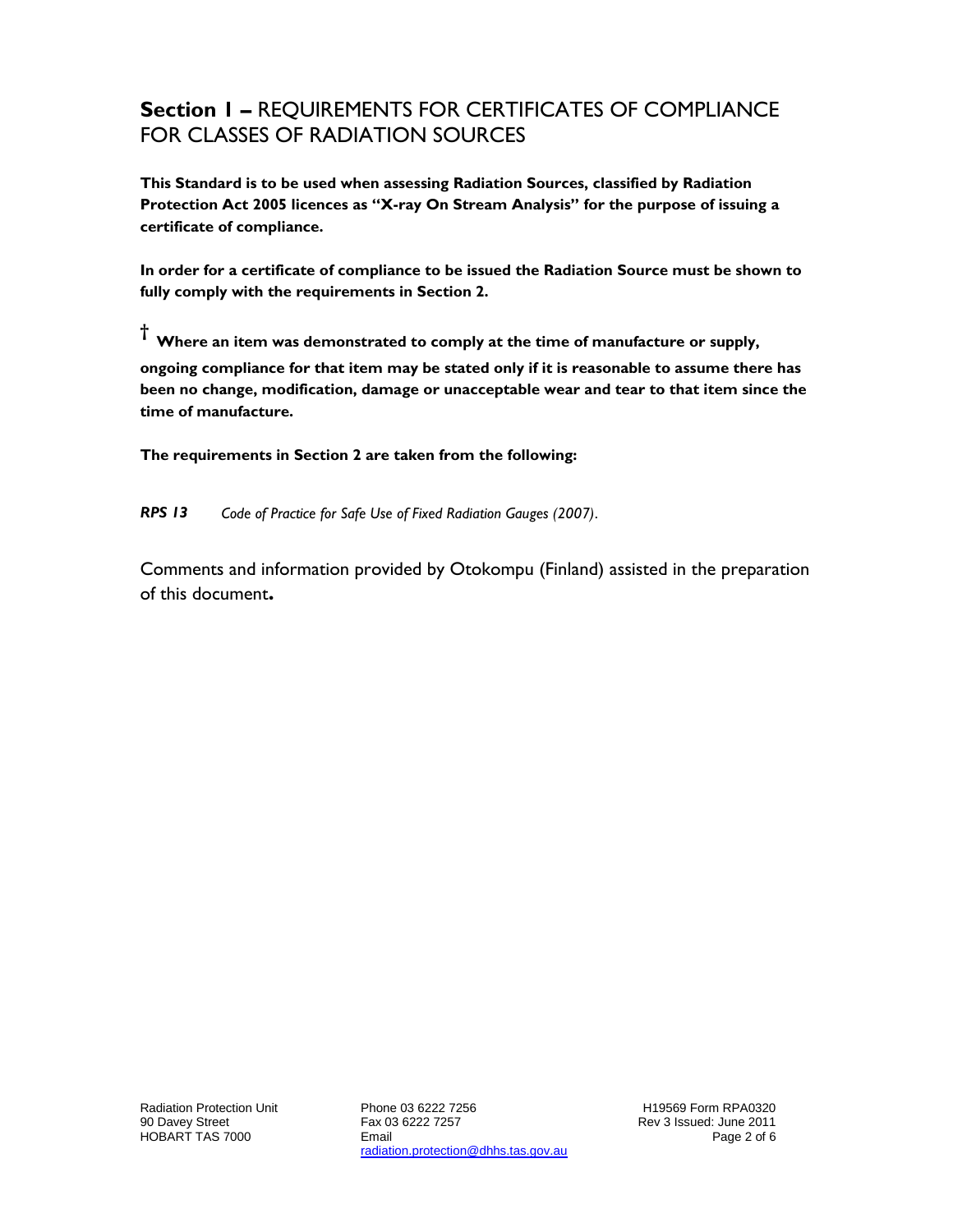#### **Section 2 –** PARTS OF STANDARDS AND CODES OF PRACTICE ADOPTED BY THIS STANDARD

| <b>ITEM</b>                  | <b>Requirements</b>                                                                                                                                                                                                                                                                                                                                                                                                                                                                        |
|------------------------------|--------------------------------------------------------------------------------------------------------------------------------------------------------------------------------------------------------------------------------------------------------------------------------------------------------------------------------------------------------------------------------------------------------------------------------------------------------------------------------------------|
| X-ray Tube and Generator     | Any X-ray tube and generator assembly used in a fixed                                                                                                                                                                                                                                                                                                                                                                                                                                      |
| <b>Assembly Requirements</b> | radiation gauge must:                                                                                                                                                                                                                                                                                                                                                                                                                                                                      |
|                              | be appropriate for the particular application, with regard to<br>beam intensity and energy spectrum of the radiation emissions;<br>and                                                                                                                                                                                                                                                                                                                                                     |
|                              | RPS 13 B3.1 (a)<br>be suitably durable and protected so that throughout the<br>projected useful life of the fixed radiation gauge in which it is<br>used, it will withstand vibration, corrosion and any other<br>adverse affects likely to be encountered; and<br>RPS 13 B3.1 (b)<br>not have an operational output intensity that is greater than<br>necessary to ensure that the fixed radiation gauge operates<br>effectively during its projected useful life; and<br>RPS 13 B3.1 (C) |
|                              | in relation to the choice of X-ray tube insert, generator and<br>the maximum operational output intensity, depend on the:                                                                                                                                                                                                                                                                                                                                                                  |
|                              | (i) effective radiation path length between the tube focus and<br>detector; and                                                                                                                                                                                                                                                                                                                                                                                                            |
|                              | (ii) output intensity reduction due to cathode heater and target<br>degradation as the tube ages, for which an allowance of up to<br>50% loss may be made; and                                                                                                                                                                                                                                                                                                                             |
|                              | (iii) detector selected for the proposed conditions of use, while<br>allowance may be made for a 25% loss of detection sensitivity<br>during the lifetime of the gauge; and                                                                                                                                                                                                                                                                                                                |
|                              | (iv) shielding effects of intra-beam material.<br>RPS 13 B3.1 (d)                                                                                                                                                                                                                                                                                                                                                                                                                          |
|                              | if capable of higher than the required maximum output<br>intensity, have the maximum operational output intensity<br>limited, by the manufacturer or authorised service<br>representative, to that required to comply with B3.1(c); and<br>RPS 13 B3.1 (e)                                                                                                                                                                                                                                 |
|                              | where a particular method or device is used to limit the<br>maximum operational output intensity, not allow accessible<br>user control of the output limit.<br>RPS 13 B3.1 (f)                                                                                                                                                                                                                                                                                                             |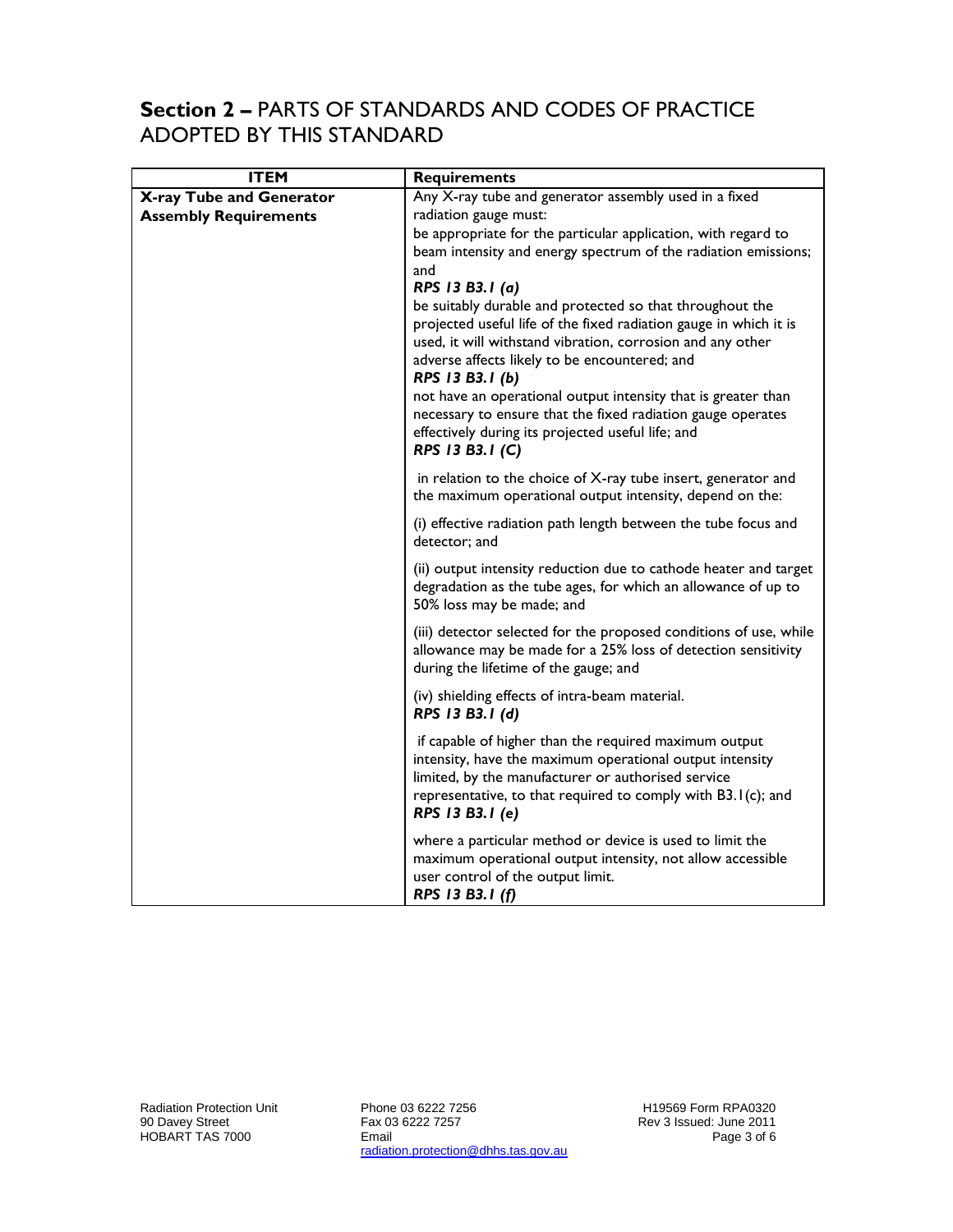| Requirements for X-ray tube, tube                     |                                                                                                                                                                                                                                                                                                                                                                                                                                                                                                                           |
|-------------------------------------------------------|---------------------------------------------------------------------------------------------------------------------------------------------------------------------------------------------------------------------------------------------------------------------------------------------------------------------------------------------------------------------------------------------------------------------------------------------------------------------------------------------------------------------------|
| housing and shielded enclosures.                      |                                                                                                                                                                                                                                                                                                                                                                                                                                                                                                                           |
| Shielding with depleted uranium                       | Radiation source containment that incorporates depleted uranium in<br>its construction must be durably marked to:<br>(a) warn of the presence of depleted uranium 15; and<br>(b) indicate the quantity incorporated; and<br>(c) provide information on the relevant physical (i.e. may<br>spontaneously catch fire when finely divided) and radiological<br>safety requirements.                                                                                                                                          |
|                                                       | RPS 13 C1.1 (a), (b), (c)                                                                                                                                                                                                                                                                                                                                                                                                                                                                                                 |
| Useful beam aperture                                  | The useful beam aperture in the shielded container for a radioactive<br>source or the tube housing for a tube insert must be limited to<br>a size no larger than necessary for the effective operation of<br>the gauge.                                                                                                                                                                                                                                                                                                   |
|                                                       | <b>RPS 13 C1.2</b>                                                                                                                                                                                                                                                                                                                                                                                                                                                                                                        |
| Collimator requirements                               | Where a collimator insert or diaphragm is required to limit the size of<br>the useful beam, such a modification must:<br>(a) only be fitted by the manufacturer or authorised service<br>representative; and<br>(b) not interfere with the effective operation of the in stream analysis<br>probe; and<br>(c) not reduce the shielding properties or other safety features of the<br>containment.                                                                                                                         |
|                                                       | <b>RPS 13 C 1.3</b>                                                                                                                                                                                                                                                                                                                                                                                                                                                                                                       |
| Means for terminating exposure                        | A fixed radiation gauge must be fitted with:<br>(a) a shutter; or<br>(b) a means of moving the source to a safe position; or<br>(c) a means of de-energising the radiation source.                                                                                                                                                                                                                                                                                                                                        |
|                                                       | <b>RPS 13 C 1.4</b>                                                                                                                                                                                                                                                                                                                                                                                                                                                                                                       |
| Operation of exposure termination                     | The means for terminating exposure must be fail safe and ensure that<br>the primary beam is turned off automatically when:<br>(a) any safety guard that prevents access to the primary beam is<br>removed; or<br>(b) internal checks detect a problem with gauge operation that could<br>affect radiation safety; or<br>(c) there is failure of the power supply to the device.<br><b>RPS 13 C1.5</b>                                                                                                                     |
| Indication of beam on/off                             | The source container or tube housing must be designed so that<br>whenever the shutter or source control mechanism is in either the<br>'beam on' or 'beam off' position, the beam condition is clearly and<br>unambiguously indicated.<br><b>RPS 13 C1.6</b>                                                                                                                                                                                                                                                               |
| Protection and operation of beam on/off<br>indicator. | The beam condition indicator must be protected against mechanical<br>damage and:<br>(a) where the indicator is mechanical, the 'beam on' and 'beam off'<br>markings must be of a type that cannot be readily obscured by dust,<br>precipitation, corrosion or paint; or<br>(b) where the indicator is electrical, it must:<br>(i) include separate lamps or signals to indicate the 'beam<br>on' and 'beam off' conditions; and<br>(ii) be designed to be fail safe in the event of a lamp failure.<br><b>RPS 13 C1.7</b> |

Radiation Protection Unit 90 Davey Street HOBART TAS 7000

Phone 03 6222 7256 Fax 03 6222 7257 Email radiation.protection@dhhs.tas.gov.au

H19569 Form RPA0320 Rev 3 Issued: June 2011 Page 4 of 6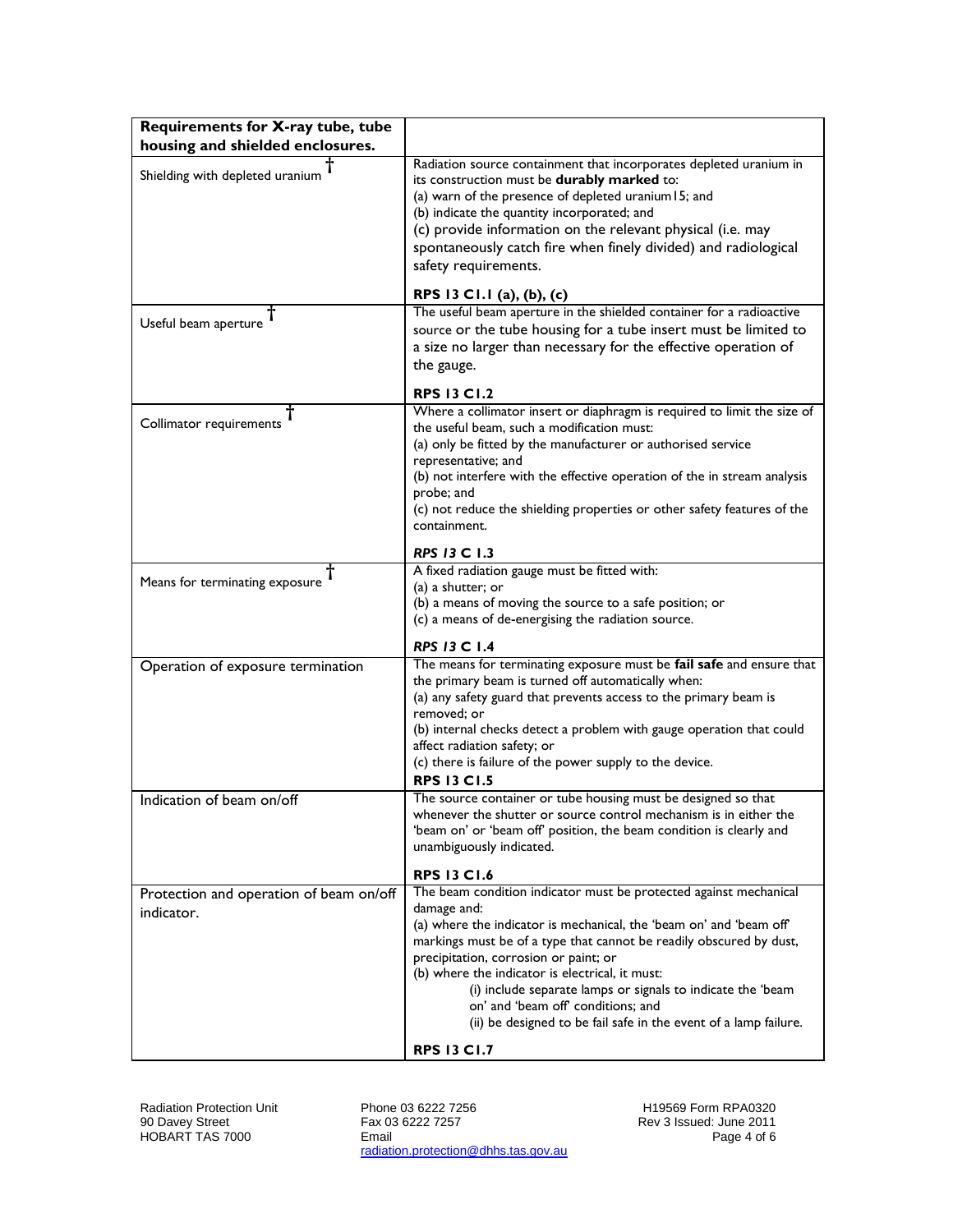| Shutter                                                     | If primary shielding is provided by a tube housing only, a<br>shutter that is designed to be fail safe, regardless of whether it<br>is manually operated or power operated (i.e. electrical or<br>pneumatic), must be fitted to the tube housing.<br><b>RPS 13 C3.1</b>                           |
|-------------------------------------------------------------|---------------------------------------------------------------------------------------------------------------------------------------------------------------------------------------------------------------------------------------------------------------------------------------------------|
| Interlocked enclosure                                       | If primary shielding is provided by a shielded enclosure only,<br>interlocks that are designed to be fail-safe and tamper proof<br>must be fitted to the enclosure to ensure that access to the<br>primary beam is prevented by de-energising the X-ray tube.<br><b>RPS 13 C3.2</b>               |
|                                                             | If primary shielding is provided by both tube housing and<br>shielded enclosure, the gauge must use tube housing shutters<br>or interlocks or a combination of both to prevent access to the<br>primary beam and provide the level of safety required by this<br>Code.<br>RPS 13 C3.3             |
|                                                             | The shutter, if fitted to the tube housing, and the associated<br>mechanism for its manual or power operation must be<br>designed, constructed and, if necessary, protected by a rugged<br>covering, so that:                                                                                     |
|                                                             | its operation is not adversely affected by corrosive substances,<br>dust, moisture, other contaminants, vibration or heat, to which<br>it may be exposed during its projected useful life;                                                                                                        |
|                                                             |                                                                                                                                                                                                                                                                                                   |
|                                                             | RPS 13 C3.4 (a)                                                                                                                                                                                                                                                                                   |
|                                                             | and it satisfies the test requirements which are:                                                                                                                                                                                                                                                 |
| Shutter and Source Control Mechanism<br>$Test$ <sup>T</sup> | A sample manual operated shutter or source control<br>mechanism must be tested for a minimum of 500 cycles of<br>operation; or                                                                                                                                                                    |
|                                                             | A sample power operated (i.e. electrical or pneumatic) shutter<br>or source control mechanism must be tested for a minimum of<br>5,000 cycles of operation.                                                                                                                                       |
|                                                             | RPS 13 D5.1 (a), (b)                                                                                                                                                                                                                                                                              |
|                                                             | A shutter or source control mechanism will be considered to<br>comply with this test requirement if it operates for the<br>specified number of cycles without the component either failing<br>to operate in the intended manner or showing undue signs of<br>deterioration.<br><b>RPS 13 D5.2</b> |
|                                                             | The shutter, if fitted to the tube housing, must be:                                                                                                                                                                                                                                              |
|                                                             | provided with an effective lock so that it can be secured in the<br>'beam off' position; and                                                                                                                                                                                                      |
|                                                             | designed so that it cannot be locked in the 'beam on' position.                                                                                                                                                                                                                                   |